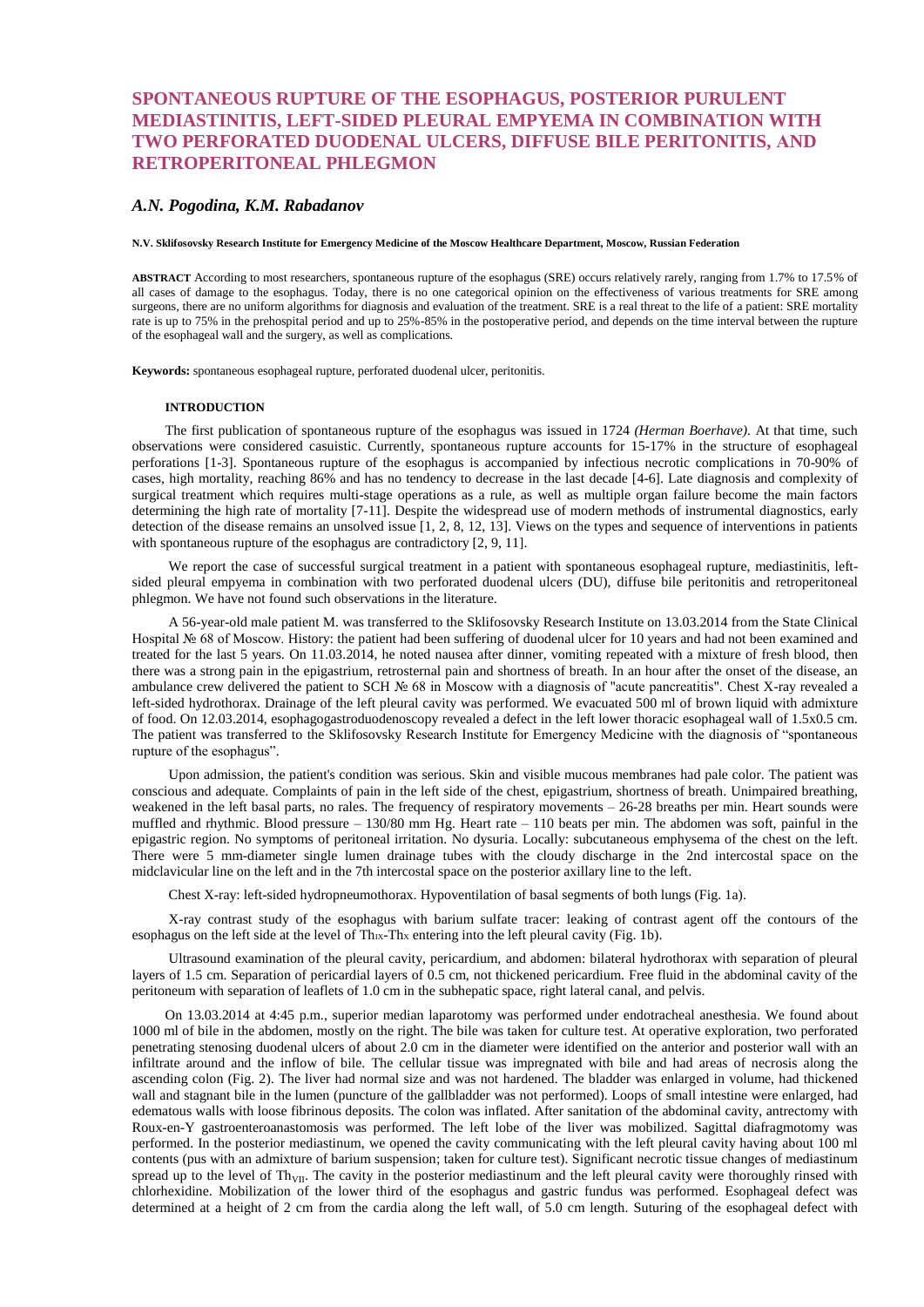double-layer sutures (continuous + interrupted vicryl sutures). Nissen fundoplication was performed at 360º with covering sutures line on the esophagus with the fundus of stomach. Kader gastrostomy was performed on the anterior wall of the stomach in the middle third of the body. Cholecystostomy was performed. Transhiatal drainage of mediastinum with the two-channeled silicone tube №24 to the left of the esophagus was performed, the drains were also installed at the esophageal hiatus. Drains were also installed into the subphrenic space, the left subdiaphragmatic space, right lateral canal and the small pelvis. Jejunal intubation via gastrostomy was performed.



Fig. 1. X-ray scan of the chest, X-ray contrast study of the esophagus. The arrow indicates the rupture of the left wall of the esophagus with the tracer leakage.



### Fig. 2. Retroperitoneal phlegmon

The culture tests of mediastinum and pleural empyema cavity showed growth of *Pseudomonas aeruginosa, Escherichia coli* and *Candida albicans.*

After surgery, the patient received a comprehensive intensive care: infusion-transfusion therapy, antibacterial therapy (Tienam 1 g x 2 times daily i.v., Metronidazole 100,0 2 times per daily i.v. for 10 days), immunocorrective therapy (immunoglobulin 75 mg x 2 times daily i.v., T-activin 1,0 daily s.c., hyperimmune plasma, probiotics), antifungal therapy (Diflucan 50 ml daily), antacid therapy (Aciloc 100 mg x 2 times daily / 14 days), extracorporeal detoxification (plasmapheresis and CVVHDF given as a single dose), tracheobronchoscopic sanitation, persistent lavage of empyema cavity and the cavity in the posterior mediastinum with aspiration, feeding through gastrojejunal probe.

On the 7th day after surgery drains were removed from the abdominal cavity.

On 17.03.14 lower tracheostomy was performed in order to conduct adequate ventilation and tracheobronchial sanitation. The patient's condition stabilized. On 26.03.2014, the patient was allowed to breath independently. Tracheal decannulation was performed. The stitches were removed from the laparotomic wound – primary healing.

X-ray contrast study of the esophagus on the 20th day after surgery: freely passable esophagus, no tracer leakage off the contours of the esophagus, no gastroesophageal reflux (Fig. 3). Gastrojejunal probe was removed. Feeding through gastrostomy was initiated. On the 30th day after surgery we started oral feeding with liquid food.